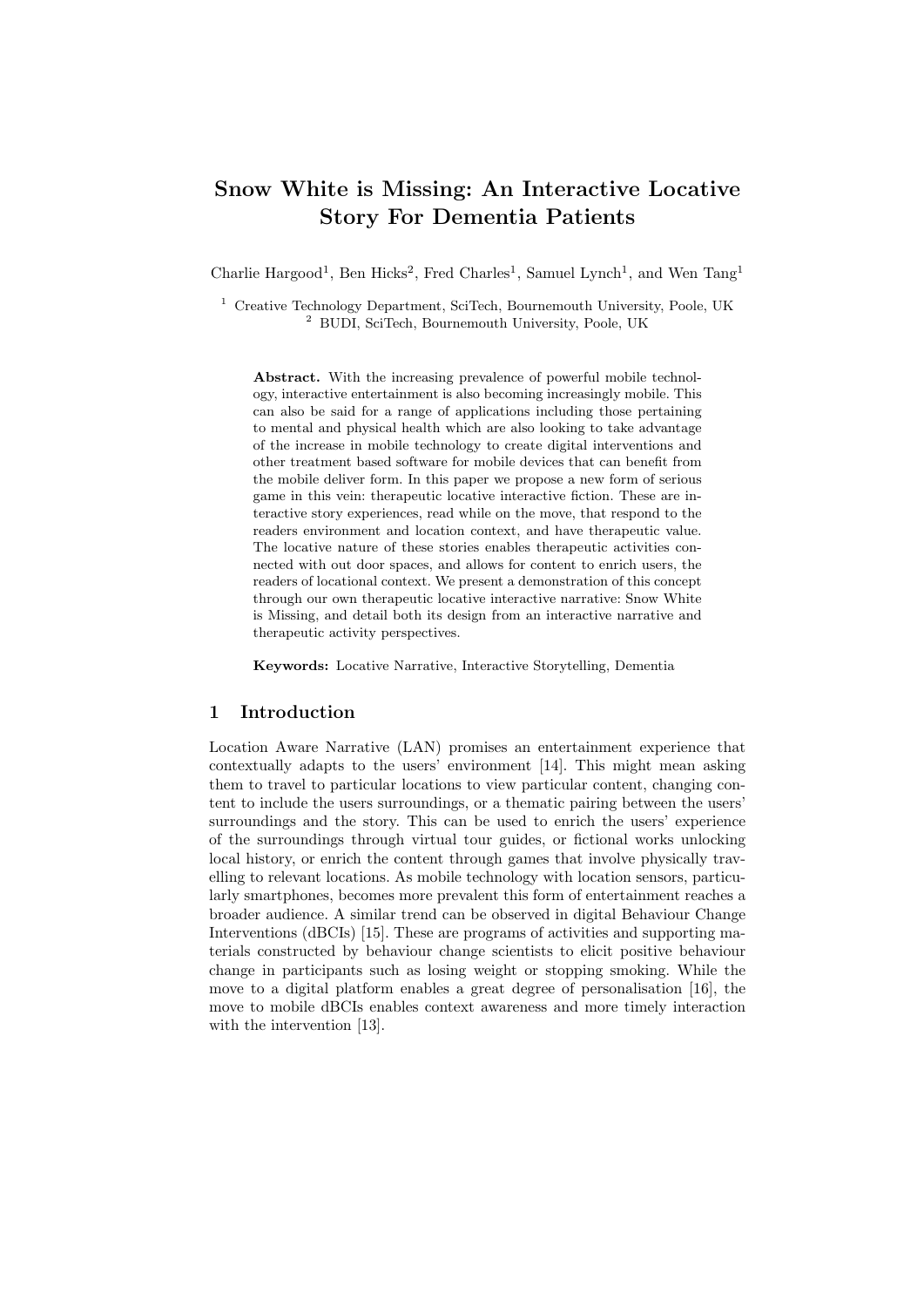#### 2 Charlie Hargood et al.

In this paper we propose Therapeutic Locative Interactive Fiction (TLIF): a locative story which enhances its experience by taking the reader to particular locations while also providing the therapeutic advantages of a mobile dBCI. We present an example of this in 'Snow White is Missing' - a TLIF built using the StoryPlaces system [8] designed to be therapeutic for dementia patients. At present, over 46 million people live with dementia globally and this is predicted to rise to 131.5 million by 2050 [22]. Unsurprisingly this has resulted in a global focus on dementia, with the World Health Organisation identifying the condition as a priority area that needs to be addressed in the future health agenda. Our intervention is an interactive story that is designed to be read alongside a younger friend or family member, featuring a number of activities the readers can complete while physically moving to different locations set in Poole Park, Bournemouth, UK. This TLIF is a product of co-design between experts both in dementia from the department of psychology, and interactive fiction and game design from the department of creative technology, both from Bournemouth University.

The main contribution of this paper is the concept of TLIFs, including a completed example in 'Snow White is Missing', the co-designed structure and content of which we detail along with the therapeutic benefits of this approach in the context of contemporary literature in this area.

## 2 Background

#### 2.1 Location Aware Narrative

Early examples of location-based narrative systems were often tour guides, for example the HIPS system [3] which connected location aware software to a knowledge base of information in order to generate personalised information pages based on current location. In more recent examples the focus has moved to the experience itself, often through the use of more evocative stories, such as location sensitive historical plays or tapestries of personal stories connected to space to build up a cultural picture [18]. Educational tools such as 'Gaius' Day in Egnathia' [1] push the interactive elements of this kind of storytelling by giving participants goals. In the case of 'Gaius' Day' this is in the form of exploration targets that they must identify by collecting location-based clues. The Chawton House project [23] also supports an educational experience, but in Chawton the activities themselves are non-digital, encouraging the participants to perform short creative exercises. A summary of this field should also include more entertainment focused and artist works such as location aware games and fiction. From the games sector works include 'Viking Ghost Hunt' [17] where players hunt down the ghosts of Dublin using an augmented reality system, or 'University of Death' [4] a hybrid reality system that requires its players to adopt specific roles and behaviours and utilise real world props and clues alongside digital information. In contrast, works of location aware fiction such as 'San Servolo, travel into the memory of an island' sometimes have more complex rules, based not just on location but other contextual factors such as weather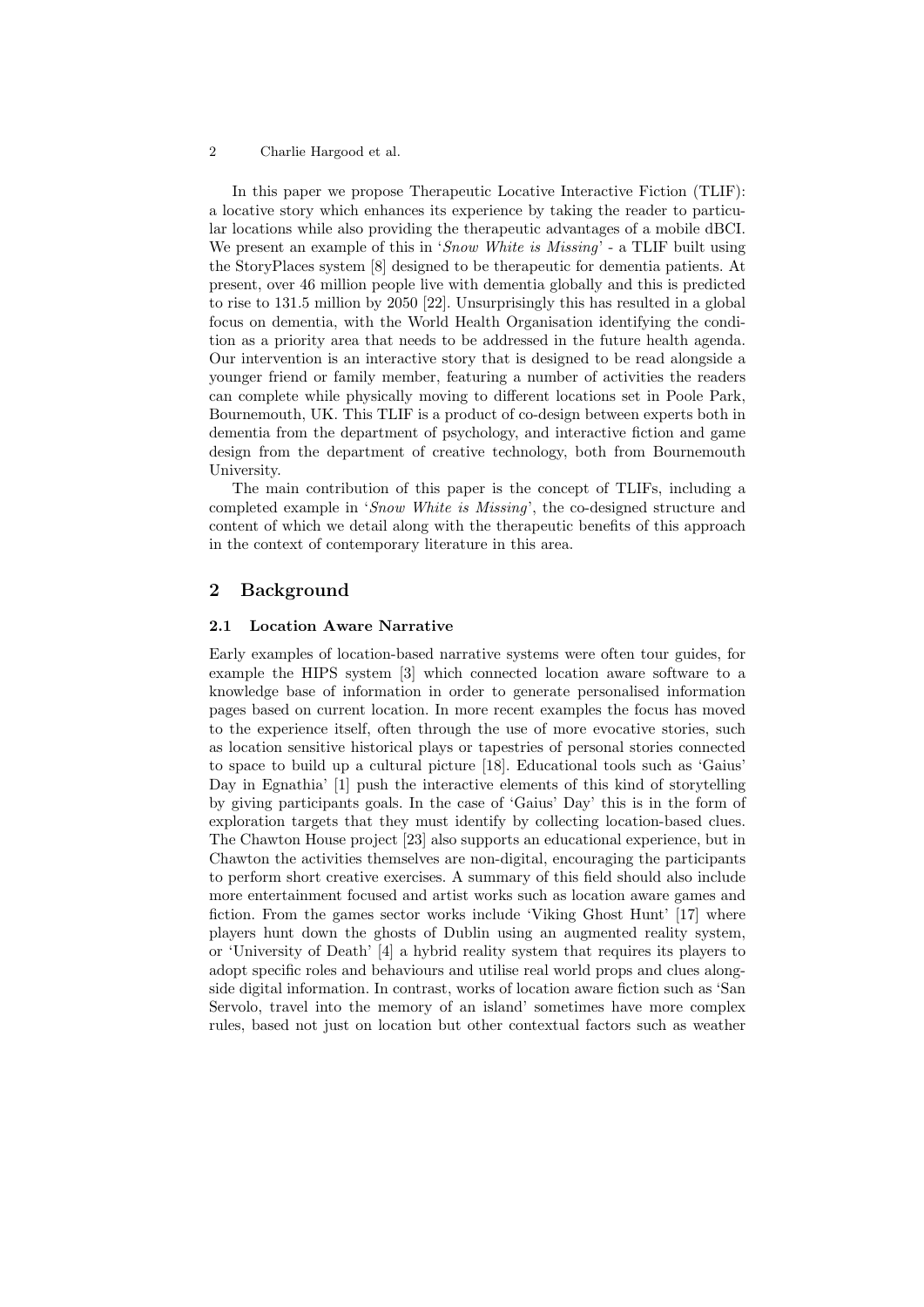and reader's history [21]. Location-based interactive fictions are comparable to 'Walking Sims', games where readers explore virtual spaces and interact with objects triggering narrative sequences, San Servolo even echoes the first popular example 'Dear Esther' which also takes place on an island [20].

#### 2.2 Dementia Care and Intervention

'Dementia' is often used to describe a group of clinical syndromes [12]. These are associated with increasing age and are characterised by a progressive decline in cognition of sufficient severity to interfere with social and/or occupational functioning and may include other symptoms such as language and navigational difficulties, deterioration in the ability to perform activities of daily living and behaviour changes [10].

Although the global focus remains firmly on 'cure rather than care' [24], there is a growing recognition that without a silver bullet cure, more needs to be done to support people to live well with dementia. As such, a key aspect of the UKs current dementia policy directive has focused on promoting the social inclusion of people with dementia particularly those living in the community, where around two thirds of people diagnosed with the condition reside [7]. This involves using nonpharmacological or 'ecopsychosocial' initiatives to raise awareness of dementia and tackle the stigma and discrimination associated with the condition, as well as provide opportunities for people living with dementia to engage in activities that promote learning and personal growth and ensure they can continue to contribute economically, socially, culturally and politically [9].

Research has supported this policy agenda and demonstrated that enabling social inclusion through community activities, can promote physical, mental and social benefits, as well as address important psychological needs for people with dementia [19]. It provides them with opportunities to retain autonomy and identity, and experience pleasure, enjoyment, social connection, belonging and growth [5]. This is particularly the case for outdoor activities that enable connection with the natural environment [6]. Despite this focus, research has shown people with dementia still struggle to uphold their social inclusion. For instance, Innes et al. [11] found community-dwelling people with dementia faced difficulties when accessing leisure activities and spaces in Dorset, UK. This was attributed in part to the potential psychological stress people with dementia might incur if they became lost or encountered people who were misinformed or intolerant of their condition. This demonstrates the importance for further research that facilitates the social inclusion of community-dwelling people with dementia and offers them opportunities to engage in new activities that promote learning and personal growth as well as socially connect with their local environment and others who reside there.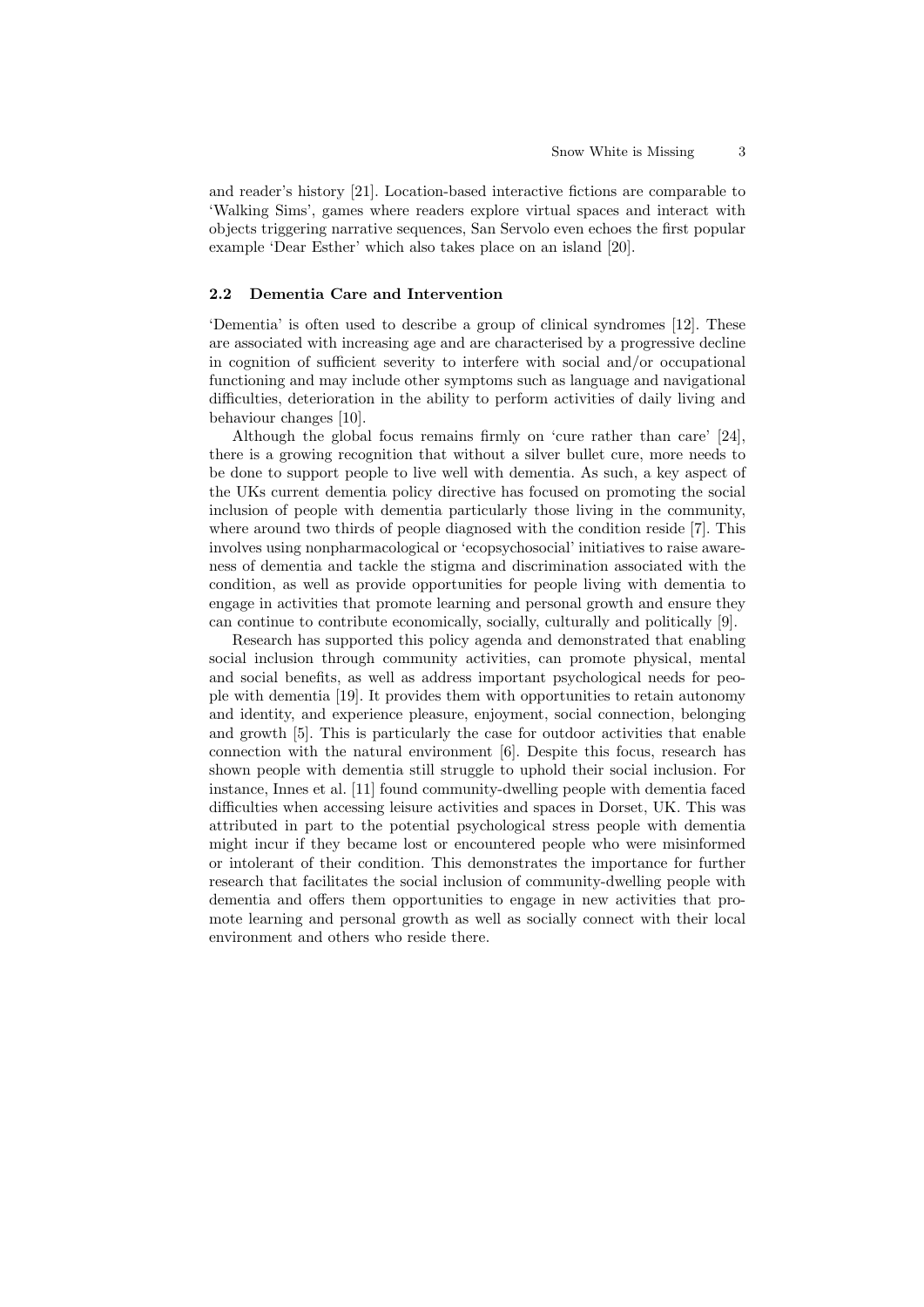4 Charlie Hargood et al.

## 3 Snow White Is Missing!

Snow White Is Missing is a TLIF designed to be therapeutic for those suffering dementia. It is designed to be experienced as a pair: a dementia sufferer and a young family member. The story has been written for a younger target audience, to engage the younger reader whilst providing an entertaining outdoors activity for the individual affected by dementia to enjoy for 1-2 hours. The TLIF helps to both raise awareness and understanding of dementia, as well as providing a focus for someone affected by it to leave their home and spend time with others.

Our hypothesis is that such locative narrative technology may provide a means to support social inclusion by enabling people living with the dementia condition to overcome some of the challenges they encounter. Research in this rapidly developing field has challenged the assumption that people with dementia are disinterested or incapable of using modern technology, as well as demonstrated how it can support the social inclusion of this population [2]. TLIFs therefore have the potential to offer an innovative and interesting activity that can both facilitate social inclusion amongst community-dwelling people with dementia and promote mental, physical and social well-being.

In Snow White Is Missing TLIF, GPS technology is integrated to support safer walking for people with dementia by reducing their navigational difficulties and so decreasing their fear of getting lost, and so encourage people with dementia to re-engage with their local environment. The proposed technological device, therefore, has the potential to offer an interesting activity that can both facilitate social inclusion amongst community-dwelling people with dementia and promote mental, physical and social well-being. The interactive story can provide a fun method for people with dementia to socially connect with their younger relatives and care partners, while the process of engaging with the activity may offer important mental and physical stimulation as well as an opportunity to learn something new.

#### 3.1 The Story

The story is designed with dementia patients and young children as intended readers, specifically, it needs to have simple and easy-to-follow narrative and understandable vocabulary. Given these pertinent pre-conditions for our story, Snow White Is Missing leverages an existing story which the users both older and younger generations can more easily identify with and relate to. Being locative aware narrative, the setting should be as relevant to the story as possible, while being easily accessible to people with dementia. This includes but is not limited to facilities such as places to rest, café/restaurant, ease of parking and lavatories. We highlighted various potential venues in Bournemouth and surrounding areas, and settled upon Poole Park as it met all criteria, and also included facilities for children such as play areas, while also being large enough to facilitate a reasonably-sized location aware narrative without difficulty to navigate. The next stage was to explore the location, retrieve photographs and their accompa-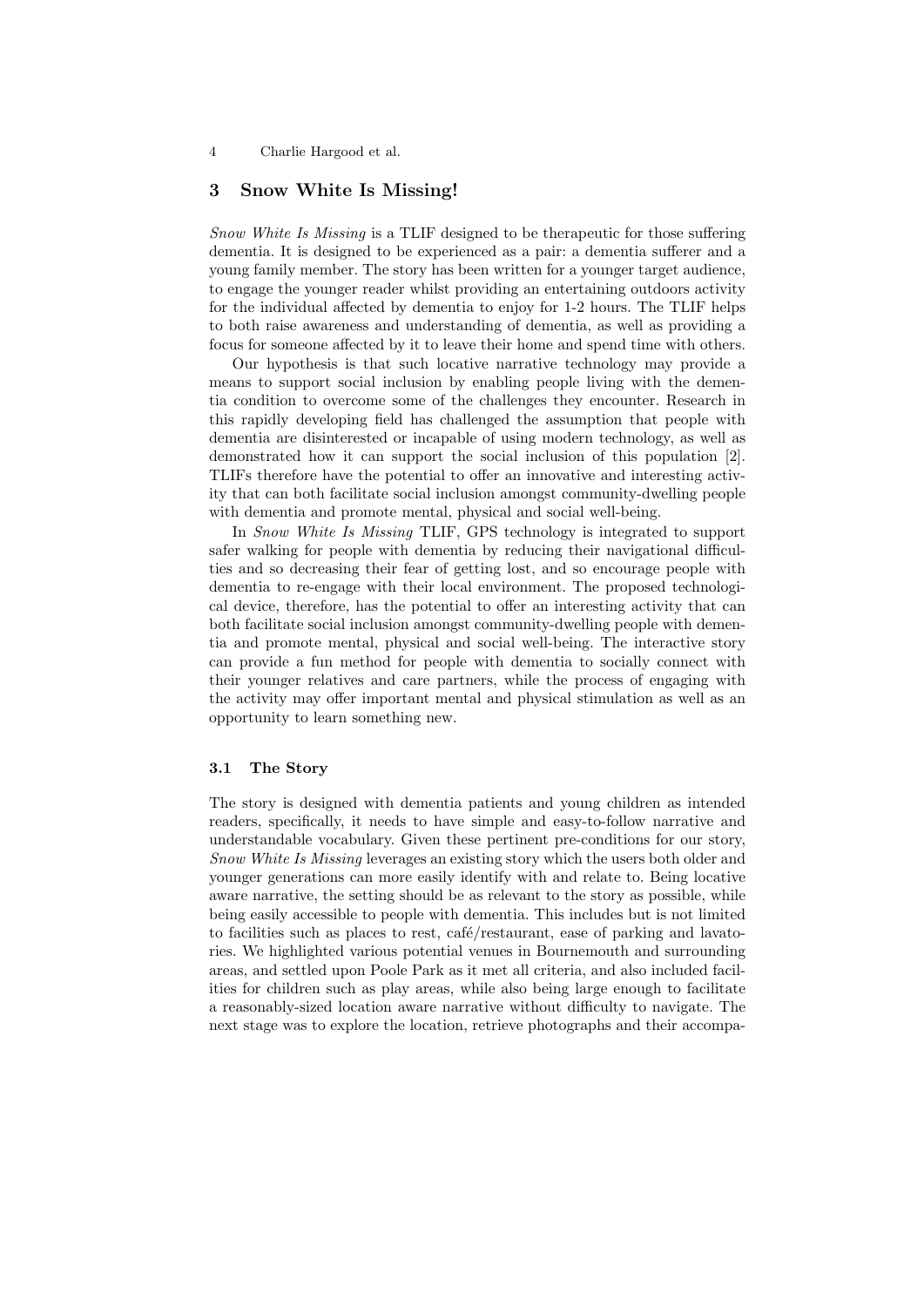

Fig. 1. Story nodes from Snow White Is Missing.

nying GPS co-ordinates for generating narrative nodes, whilst noting potential 'problem-spots' for those of limited mobility or navigation.

The story of Snow White featuring multiple dwarves led to the design of multiple narrative arcs (about each dwarf) that the reader could explore in any order. Given the scenario, each dwarf was designed to subtly refer to issues that people with dementia generally encounter after diagnosis: a dwarf that is intelligent but frequently forgetful; a dwarf that intends to help but is always too physically tired to do so; a dwarf who is angry for always being labelled as angry; and a pair of dwarves in which one means well, but ultimately causes the other to depend on him too much, to the point of losing independence. The story nodes can be read and reached in any order, affording the reader an indirect feeling of choice (albeit control). The nodes are positioned in such a way that present an easily recognisable optimal route on the map for participants to follow.

Structurally we can describe our story in terms of the CDP model [14] as a hybrid of the form Canyon-Plain-Canyon, this is due to its open exploration element sandwiched between two linear stretches as shown in figure 1. This is a common structure within interactive fiction where the author retains narrative control over the beginning and end but allows for immersive agency in-between in the manner of a foldback pattern [8].

#### 3.2 The Accompanying Activities

A key focus of the story was to raise awareness and understanding of dementia, and the problems they encounter. The intention was for readers with dementia to be accompanied by children; either their own or grandchildren. To retain attentiveness of the children, as well as to promote interaction between the readers, we included activities for them to complete as they explore the story. These activities were made explicit to the readers as part of the narrative, and designed alongside the story. The activities could be completed with or without the ac-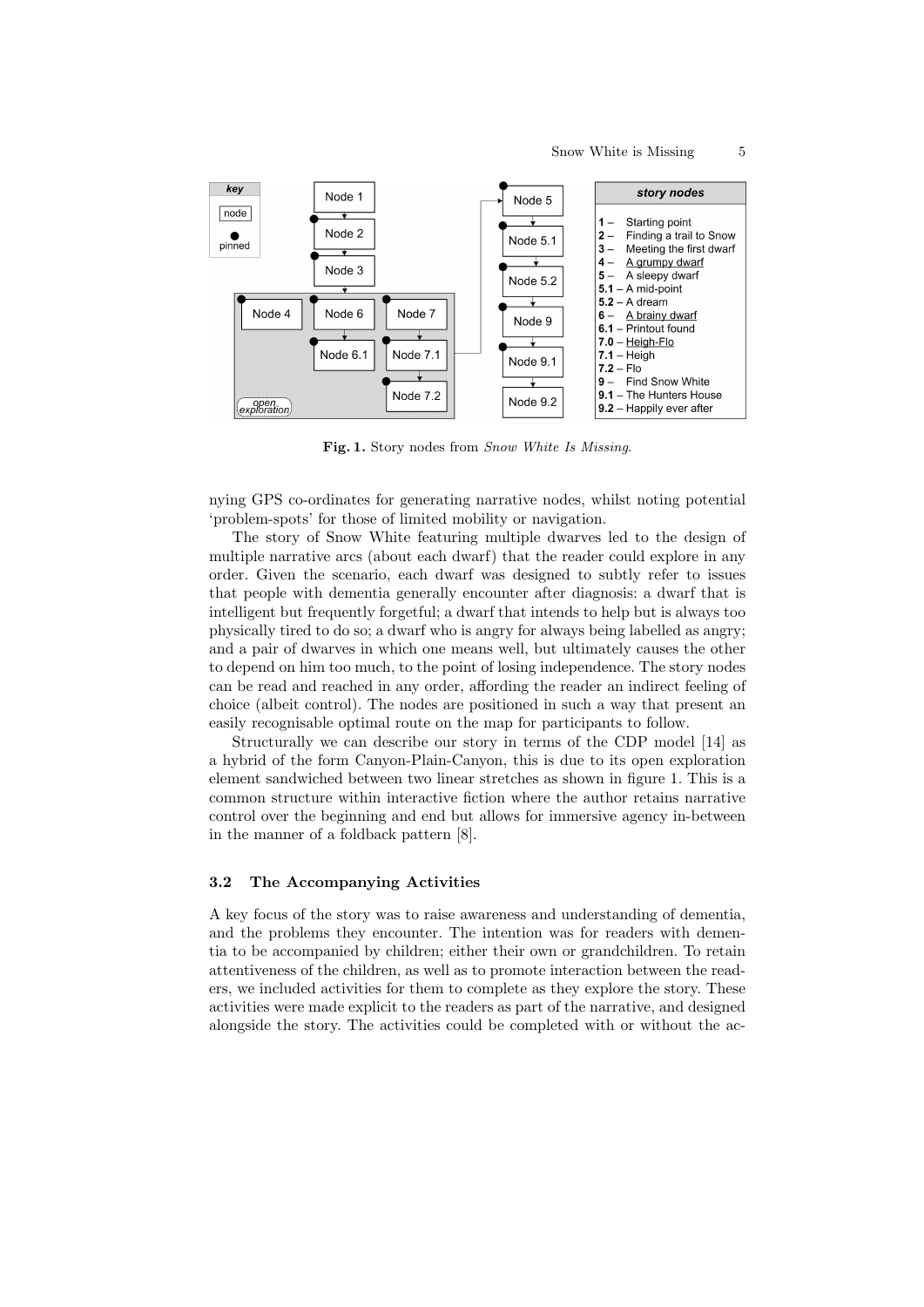#### 6 Charlie Hargood et al.

tivity booklet, whilst promoted interaction between the person with dementia and the younger person. For instance, the activities were to list unique qualities about one another or taking a souvenir photograph.



Fig. 2. Screenshots of Snow White Is Missing! as rendered by StoryPlaces

#### 3.3 Implementation and StoryPlaces

We have implemented *Snow White Is Missing* using the StoryPlaces system [8] as a general location aware narrative platform that is able to support the delivery of content paired to locations - all as a web application. The TLIF itself is constructed as a StoryPlaces story and then uploaded to the server where it is available to read on smartphones browsers as depicted in figure 2. Our codesign approach for this story between our experts from both game design and psychology underwent a four stage process:

- 1. Concept: initially experts from both game design and psychology met to share their own approach to content design for a TLIF, and a number of candidate locations and themes for the story were reviewed.
- 2. Structure and Activity Design: regular meetings were held to discuss both the location and story structure of the TLIF and its activities. Game design experts provided advice on engaging structures, while advice from a psychology expert was used for creating effective activities.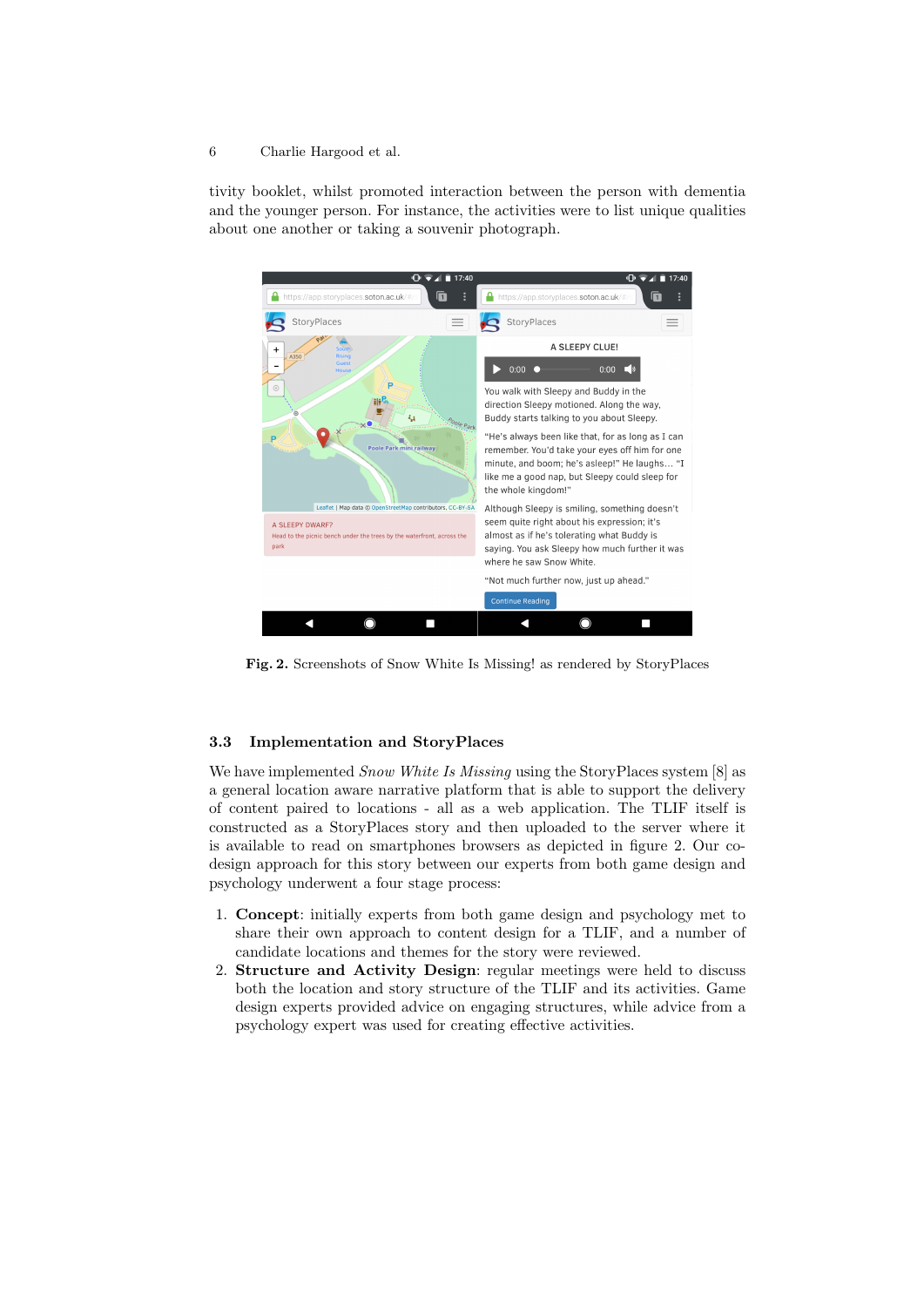- 3. Writing: following the structure and activity design our writer prepared a script for the story that included the required locations and activities. This was reviewed over several meetings between experts from both game design and psychology from both perspectives.
- 4. Implementation: finally the agreed story was codified for StoryPlaces to deliver the TLIF, audio recordings were made for the text on every page, and photographs to illustrate the story were taken.

# 4 Conclusions and Future Work

In this paper we have proposed TLIF - Therapeutic Locative Interactive Fiction - as a serious application of interactive entertainment for health. We presented an example of this, Snow White is Missing, implemented within the StoryPlaces framework as an example of how the TLIF concept might be applied. The story makes use of a number of techniques to both take advantage of its delivery form and deliver effective intervention. Tailoring content to the users surroundings provides additional context to the intervention, both giving motivation to travel to these places and to use the setting to provide thematic backing to the story itself. The use of real world activities in this particular story also bring this in line with the work on mixed reality games, as part of the motivation for our work is to increase time spent together between the dementia patient and a friend/relative this mixed reality approach with real world interaction allows us to encourage this without the use of digital interaction which may be less effective as well as increasing development cost.

While this work has served to propose and prototype the TLIF concept future work points in two directions. First is an exploration of the efficacy of TLIFs as treatment, which would require user evaluation, possibly using a larger or greater variety of stories to explore the impact of this application. Secondly, if the efficacy of the approach is shown to be positive work would need to be done to explore design guidelines for TLIFs to better enable others to be created.

## References

- 1. Ardito, C., Buono, P., Costabile, M., Lanzilotti, R., Pederson, T.: Mobile games to foster the learning of history at archaeological sites. Visual Languages and Human-Centric Computing (2007)
- 2. Bowes, A., Dawson, A., McCabe, L.: Remodem: Delivering support for people with dementia in remote areas. Dementia 1471301216643848 (2016)
- 3. Broadbent, J., Marti, P.: Location aware mobile interactive guides: usability issues. In: Proceedings of the Fourth International Conference on Hypermedia and Interactivity in Museums. pp. 162–172 (1997)
- 4. Bunting, B., Hughes, J., Hetland, T.: The player as author: Exploring the effects of mobile gaming and the location-aware interface on storytelling. Future Internet 4(1), 142–160 (2012)
- 5. Fortune, D., Mckeown, J.: Sharing the journey: Exploring a social leisure program for persons with dementia and their spouses. Leisure Sciences pp. 1–15 (2016)